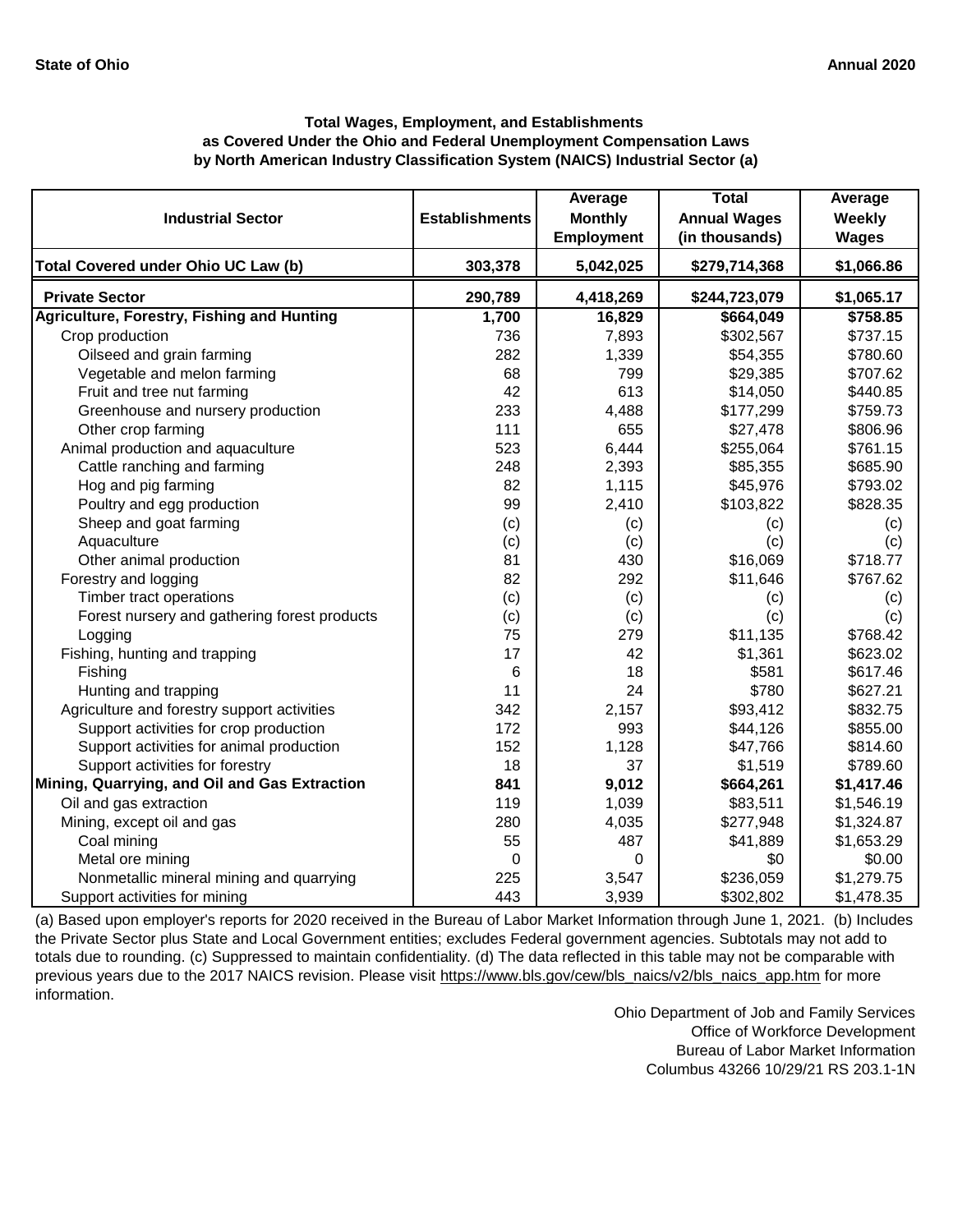|                                               |                       | Average           | <b>Total</b>        | Average       |
|-----------------------------------------------|-----------------------|-------------------|---------------------|---------------|
| <b>Industrial Sector</b>                      | <b>Establishments</b> | <b>Monthly</b>    | <b>Annual Wages</b> | <b>Weekly</b> |
|                                               |                       | <b>Employment</b> | (in thousands)      | <b>Wages</b>  |
| <b>Utilities</b>                              | 641                   | 18,436            | \$1,958,343         | \$2,042.75    |
| <b>Utilities</b>                              | 641                   | 18,436            | \$1,958,343         | \$2,042.75    |
| Power generation and supply                   | 370                   | 11,664            | \$1,322,218         | \$2,179.96    |
| Natural gas distribution                      | 163                   | 5,449             | \$555,207           | \$1,959.38    |
| Water, sewage and other systems               | 108                   | 1,323             | \$80,918            | \$1,176.35    |
| <b>Construction</b>                           | 23,650                | 218,531           | \$14,227,301        | \$1,252.00    |
| Construction of buildings                     | 6,599                 | 47,955            | \$3,268,155         | \$1,310.60    |
| Residential building construction             | 4,829                 | 20,816            | \$1,165,881         | \$1,077.08    |
| Nonresidential building construction          | 1,771                 | 27,139            | \$2,102,274         | \$1,489.69    |
| Heavy and civil engineering construction      | 1,579                 | 28,981            | \$2,381,896         | \$1,580.52    |
| Utility system construction                   | 829                   | 15,971            | \$1,291,033         | \$1,554.58    |
| Land subdivision                              | 110                   | 481               | \$36,387            | \$1,454.79    |
| Highway, street, and bridge construction      | 435                   | 10,662            | \$915,306           | \$1,650.85    |
| Other heavy construction                      | 205                   | 1,867             | \$139,170           | \$1,433.25    |
| Specialty trade contractors                   | 15,472                | 141,594           | \$8,577,250         | \$1,164.92    |
| Building foundation and exterior contractors  | 3,484                 | 28,522            | \$1,607,511         | \$1,083.87    |
| Building equipment contractors                | 5,953                 | 71,600            | \$4,617,581         | \$1,240.23    |
| <b>Building finishing contractors</b>         | 3,304                 | 20,674            | \$1,102,719         | \$1,025.73    |
| Other specialty trade contractors             | 2,731                 | 20,799            | \$1,249,439         | \$1,155.25    |
| Manufacturing                                 | 15,453                | 653,028           | \$42,443,669        | \$1,249.90    |
| Food manufacturing                            | 1,102                 | 59,321            | \$3,447,245         | \$1,117.52    |
| Animal food manufacturing                     | 88                    | 2,814             | \$184,973           | \$1,263.98    |
| Grain and oilseed milling                     | (c)                   | (c)               | (c)                 | (c)           |
| Sugar and confectionery product manufacturing | 89                    | 2,180             | \$83,504            | \$736.79      |
| Fruit and vegetable preserving and specialty  | 72                    | 11,494            | \$779,223           | \$1,303.77    |
| Dairy product manufacturing                   | 82                    | 8,060             | \$633,529           | \$1,511.65    |
| Animal slaughtering and processing            | 139                   | 11,103            | \$580,444           | \$1,005.33    |
| Seafood product preparation and packaging     | (c)                   | (c)               | (c)                 | (c)           |
| Bakeries and tortilla manufacturing           | 458                   | 11,377            | \$493,630           | \$834.42      |
| Other food manufacturing                      | 134                   | 10,288            | \$542,613           | \$1,014.31    |
| Beverage and tobacco product manufacturing    | 364                   | 9,718             | \$510,260           | \$1,009.71    |
| Beverage manufacturing                        | 364                   | 9,718             | \$510,260           | \$1,009.71    |
| Tobacco manufacturing                         | 0                     | 0                 | \$0                 | \$0.00        |
| Textile mills                                 | 58                    | 1,843             | \$122,495           | \$1,277.88    |
| Fiber, yarn, and thread mills                 | 3                     | 28                | \$856               | \$584.62      |
| Fabric mills                                  | 26                    | 927               | \$50,739            | \$1,053.15    |
| Textile and fabric finishing mills            | 29                    | 889               | \$70,900            | \$1,534.13    |

[\(a\) Based upon employer's reports for 2020 received in t](https://www.bls.gov/cew/bls_naics/v2/bls_naics_app.htm)he Bureau of Labor Market Information through June 1, 2021. (b) [Includes the Private Sector plus State and Local Governm](https://www.bls.gov/cew/bls_naics/v2/bls_naics_app.htm)ent entities; excludes Federal government agencies. Subtotals may [not add to totals due to rounding. \(c\) Suppressed to main](https://www.bls.gov/cew/bls_naics/v2/bls_naics_app.htm)tain confidentiality. (d) The data reflected in this table may not be [comparable with previous years due to the 2017 NAICS](https://www.bls.gov/cew/bls_naics/v2/bls_naics_app.htm) revision. Please visit

[https://www.bls.gov/cew/bls\\_naics/v2/bls\\_naics\\_app.htm](https://www.bls.gov/cew/bls_naics/v2/bls_naics_app.htm) for more information.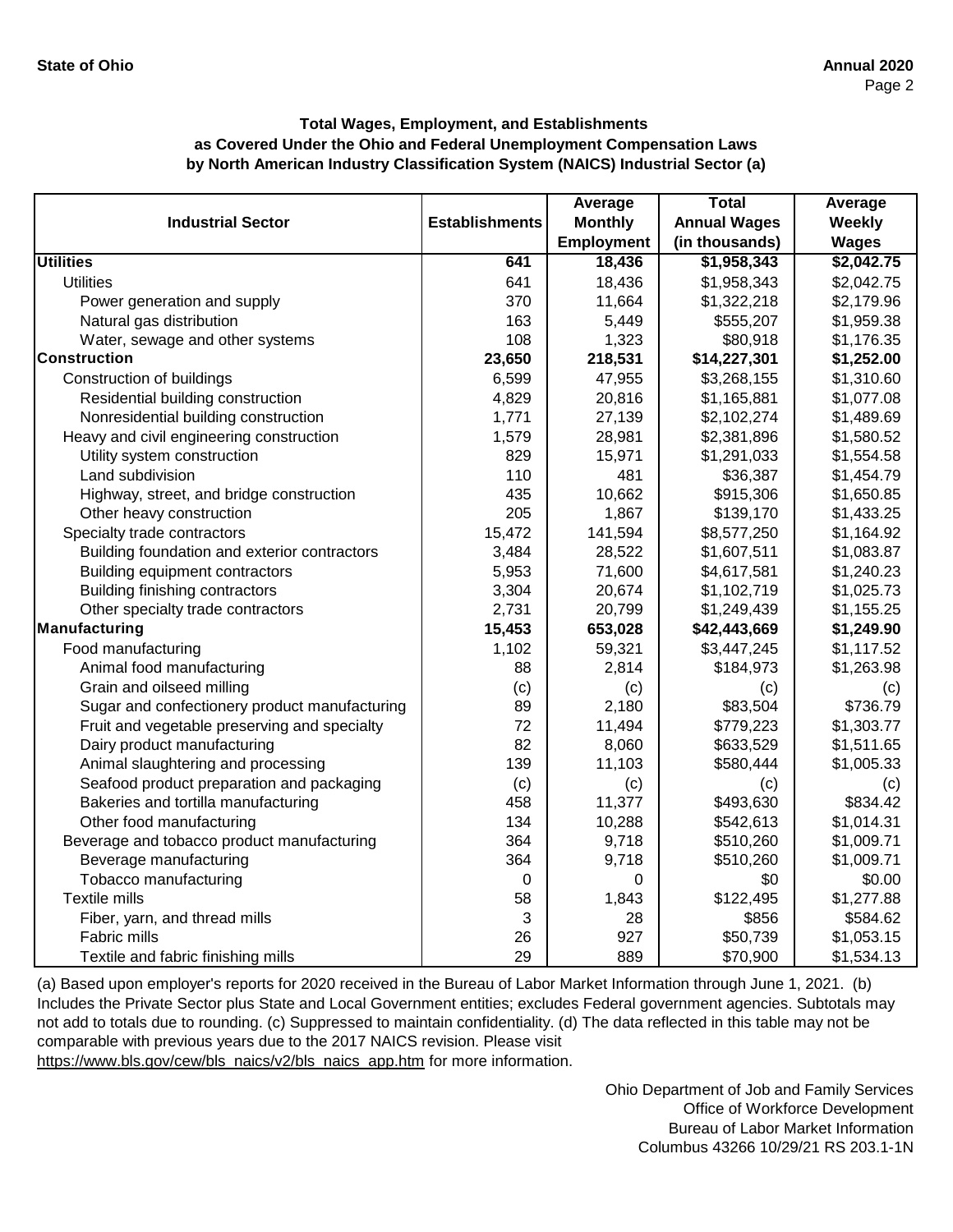|                                             |                       | Average           | <b>Total</b>        | Average      |
|---------------------------------------------|-----------------------|-------------------|---------------------|--------------|
| <b>Industrial Sector</b>                    | <b>Establishments</b> | <b>Monthly</b>    | <b>Annual Wages</b> | Weekly       |
|                                             |                       | <b>Employment</b> | (in thousands)      | <b>Wages</b> |
| Textile product mills                       | 201                   | 2,235             | \$98,463            | \$847.25     |
| Textile furnishings mills                   | 37                    | 771               | \$36,027            | \$898.42     |
| Other textile product mills                 | 164                   | 1,464             | \$62,436            | \$820.29     |
| Apparel manufacturing                       | 74                    | 1,660             | \$69,583            | \$806.23     |
| Apparel knitting mills                      | (c)                   | (c)               | (c)                 | (c)          |
| Cut and sew apparel manufacturing           | 61                    | 1,563             | \$64,943            | \$798.92     |
| Accessories and other apparel manufacturing | (c)                   | (c)               | (c)                 | (c)          |
| Leather and allied product manufacturing    | 44                    | 927               | \$41,305            | \$856.81     |
| Leather and hide tanning and finishing      | $\overline{7}$        | 77                | 3117                | 774.25       |
| Footwear manufacturing                      | 4                     | 25                | 1423                | 1090.65      |
| Other leather product manufacturing         | 33                    | 825               | \$36,766            | \$857.44     |
| Wood product manufacturing                  | 616                   | 12,545            | \$588,226           | \$901.71     |
| Sawmills and wood preservation              | 107                   | 1,397             | \$63,522            | \$874.17     |
| Plywood and engineered wood product mfg.    | 59                    | 1,758             | \$81,364            | \$890.08     |
| Other wood product manufacturing            | 450                   | 9,390             | \$443,340           | \$907.98     |
| Paper manufacturing                         | 323                   | 20,275            | \$1,308,916         | \$1,241.50   |
| Pulp, paper, and paperboard mills           | 23                    | 2,100             | \$163,556           | \$1,497.77   |
| Converted paper product manufacturing       | 300                   | 18,175            | \$1,145,360         | \$1,211.88   |
| Printing and related support activities     | 1,152                 | 18,507            | \$889,727           | \$924.50     |
| Petroleum and coal products manufacturing   | 112                   | 4,738             | \$539,065           | \$2,187.94   |
| Chemical manufacturing                      | 825                   | 45,874            | \$4,651,319         | \$1,949.85   |
| Basic chemical manufacturing                | 186                   | 9,598             | \$870,513           | \$1,744.23   |
| Resin, rubber, and artificial fibers mfg.   | 110                   | 5,001             | \$457,053           | \$1,757.60   |
| Agricultural chemical manufacturing         | 31                    | 1,810             | \$264,994           | \$2,816.13   |
| Pharmaceutical and medicine manufacturing   | 79                    | 5,796             | \$535,624           | \$1,777.33   |
| Paint, coating, and adhesive manufacturing  | 152                   | 8,150             | \$657,043           | \$1,550.35   |
| Soap, cleaning compound, and toiletry mfg.  | 115                   | 10,450            | \$1,505,465         | \$2,770.54   |
| Other chemical product and preparation mfg. | 153                   | 5,071             | \$360,626           | \$1,367.58   |
| Plastics and rubber products manufacturing  | 842                   | 54,518            | \$2,994,610         | \$1,056.33   |
| Plastics product manufacturing              | 661                   | 42,275            | \$2,267,791         | \$1,031.62   |
| Rubber product manufacturing                | 181                   | 12,244            | \$726,819           | \$1,141.62   |
| Nonmetallic mineral product manufacturing   | 680                   | 25,512            | \$1,618,282         | \$1,219.85   |
| Clay product and refractory manufacturing   | 96                    | 4,047             | \$214,394           | \$1,018.77   |
| Glass and glass product manufacturing       | 86                    | 7,231             | \$408,060           | \$1,085.27   |
| Cement and concrete product manufacturing   | 292                   | 6,112             | \$363,596           | \$1,144.04   |

[\(a\) Based upon employer's reports for 2020 received in t](https://www.bls.gov/cew/bls_naics/v2/bls_naics_app.htm)he Bureau of Labor Market Information through June 1, 2021. (b) [Includes the Private Sector plus State and Local Governm](https://www.bls.gov/cew/bls_naics/v2/bls_naics_app.htm)ent entities; excludes Federal government agencies. Subtotals may [not add to totals due to rounding. \(c\) Suppressed to main](https://www.bls.gov/cew/bls_naics/v2/bls_naics_app.htm)tain confidentiality. (d) The data reflected in this table may not be [comparable with previous years due to the 2017 NAICS](https://www.bls.gov/cew/bls_naics/v2/bls_naics_app.htm) revision. Please visit

[https://www.bls.gov/cew/bls\\_naics/v2/bls\\_naics\\_app.htm](https://www.bls.gov/cew/bls_naics/v2/bls_naics_app.htm) for more information.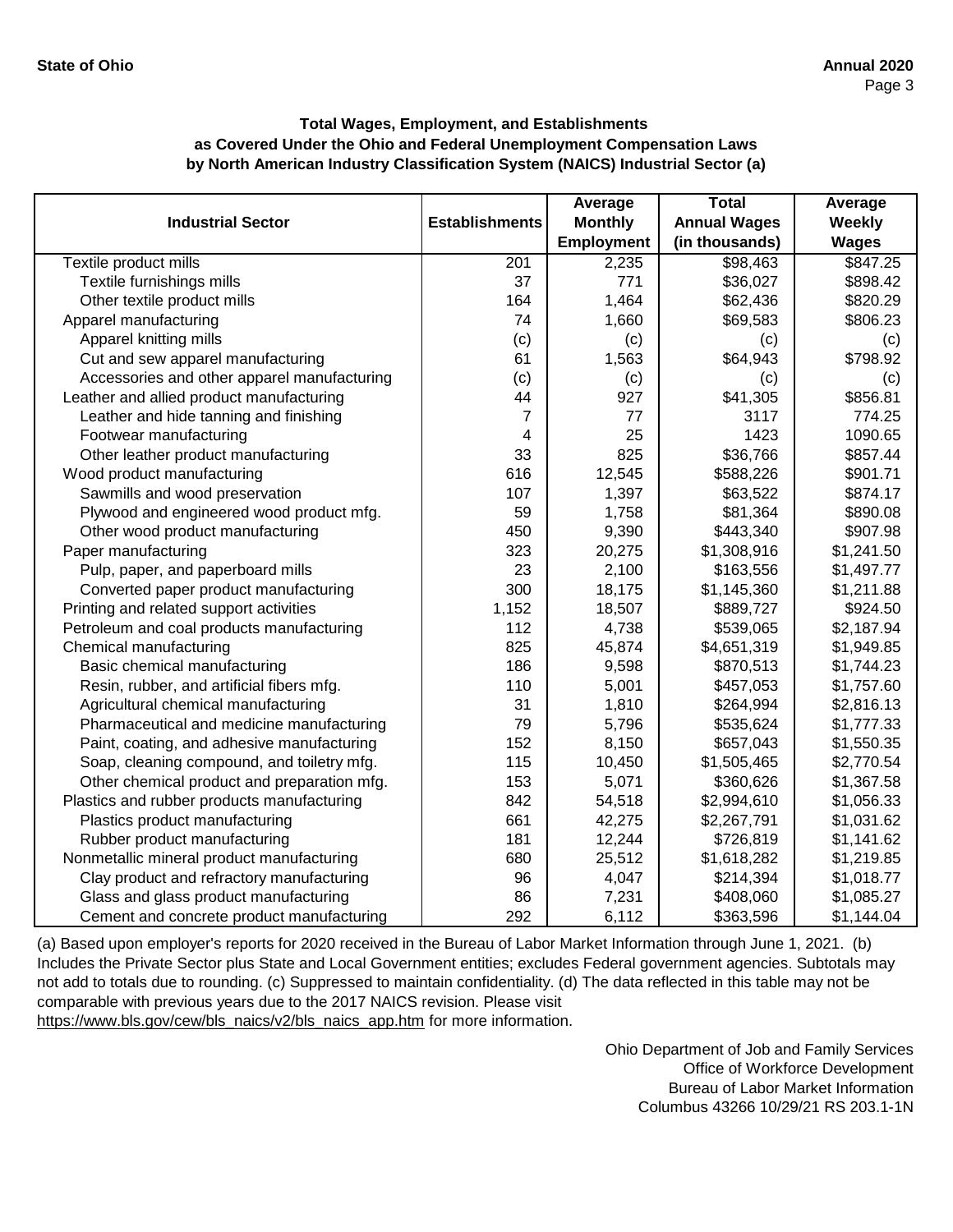|                                               |                       | Average           | <b>Total</b>        | Average      |
|-----------------------------------------------|-----------------------|-------------------|---------------------|--------------|
| <b>Industrial Sector</b>                      | <b>Establishments</b> | <b>Monthly</b>    | <b>Annual Wages</b> | Weekly       |
|                                               |                       | <b>Employment</b> | (in thousands)      | <b>Wages</b> |
| Lime and gypsum product manufacturing         | $\overline{17}$       | 583               | \$39,656            | \$1,308.85   |
| Other nonmetallic mineral products            | 189                   | 7,540             | \$592,576           | \$1,511.42   |
| Primary metal manufacturing                   | 437                   | 34,241            | \$2,382,722         | \$1,338.21   |
| Iron and steel mills and ferroalloy mfg.      | 61                    | 9,334             | \$777,397           | \$1,601.67   |
| Steel product mfg. from purchased steel       | 98                    | 7,114             | \$490,701           | \$1,326.40   |
| Alumina and aluminum production               | 50                    | 3,423             | \$198,663           | \$1,116.19   |
| Other nonferrous metal production             | 53                    | 4,530             | \$348,263           | \$1,478.48   |
| Foundries                                     | 176                   | 9,840             | \$567,697           | \$1,109.48   |
| Fabricated metal product manufacturing        | 3,504                 | 92,171            | \$5,364,656         | \$1,119.29   |
| Forging and stamping                          | 211                   | 8,893             | \$547,668           | \$1,184.33   |
| Cutlery and handtool manufacturing            | 85                    | 3,346             | \$194,594           | \$1,118.40   |
| Architectural and structural metals mfg.      | 673                   | 17,734            | \$987,290           | \$1,070.63   |
| Boiler, tank, and shipping container mfg.     | 108                   | 7,583             | \$538,273           | \$1,365.12   |
| Hardware manufacturing                        | 33                    | 1,318             | \$67,788            | \$988.83     |
| Spring and wire product manufacturing         | 79                    | 2,699             | \$140,783           | \$1,002.98   |
| Machine shops and threaded product mfg.       | 1,492                 | 23,367            | \$1,288,399         | \$1,060.33   |
| Coating, engraving, and heat treating metals  | 467                   | 11,670            | \$616,992           | \$1,016.73   |
| Other fabricated metal product manufacturing  | 357                   | 15,560            | \$982,869           | \$1,214.71   |
| Machinery manufacturing                       | 1,826                 | 74,399            | \$4,963,383         | \$1,282.94   |
| Ag., construction, and mining machinery mfg.  | 118                   | 6,068             | \$359,244           | \$1,138.62   |
| Industrial machinery manufacturing            | 245                   | 9,076             | \$593,053           | \$1,256.58   |
| Commercial and service industry machinery     | 107                   | 3,474             | \$210,990           | \$1,167.83   |
| HVAC and commercial refrigeration equipment   | 87                    | 6,348             | \$433,913           | \$1,314.62   |
| Metalworking machinery manufacturing          | 776                   | 20,684            | \$1,291,700         | \$1,200.94   |
| Turbine and power transmission equipment mfg. | 81                    | 3,544             | \$238,770           | \$1,295.75   |
| Other general purpose machinery manufacturing | 414                   | 25,206            | \$1,835,713         | \$1,400.54   |
| Computer and electronic product manufacturing | 526                   | 20,664            | \$1,475,231         | \$1,372.90   |
| Computer and peripheral equipment mfg.        | 27                    | 779               | \$55,705            | \$1,375.44   |
| Communications equipment manufacturing        | 36                    | 1,498             | \$119,532           | \$1,534.25   |
| Audio and video equipment manufacturing       | 10                    | 114               | \$6,475             | \$1,089.02   |
| Semiconductor and electronic component mfg.   | 129                   | 7,633             | \$477,038           | \$1,201.90   |
| Electronic instrument manufacturing           | 315                   | 10,254            | \$780,124           | \$1,463.12   |
| Magnetic media manufacturing and reproducing  | 10                    | 386               | \$36,357            | \$1,810.54   |
| Electrical equipment and appliance mfg.       | 331                   | 25,437            | \$1,589,146         | \$1,201.42   |
| Electric lighting equipment manufacturing     | (c)                   | (c)               | (c)                 | (c)          |

[\(a\) Based upon employer's reports for 2020 received in t](https://www.bls.gov/cew/bls_naics/v2/bls_naics_app.htm)he Bureau of Labor Market Information through June 1, 2021. (b) [Includes the Private Sector plus State and Local Governm](https://www.bls.gov/cew/bls_naics/v2/bls_naics_app.htm)ent entities; excludes Federal government agencies. Subtotals may [not add to totals due to rounding. \(c\) Suppressed to main](https://www.bls.gov/cew/bls_naics/v2/bls_naics_app.htm)tain confidentiality. (d) The data reflected in this table may not be [comparable with previous years due to the 2017 NAICS](https://www.bls.gov/cew/bls_naics/v2/bls_naics_app.htm) revision. Please visit

[https://www.bls.gov/cew/bls\\_naics/v2/bls\\_naics\\_app.htm](https://www.bls.gov/cew/bls_naics/v2/bls_naics_app.htm) for more information.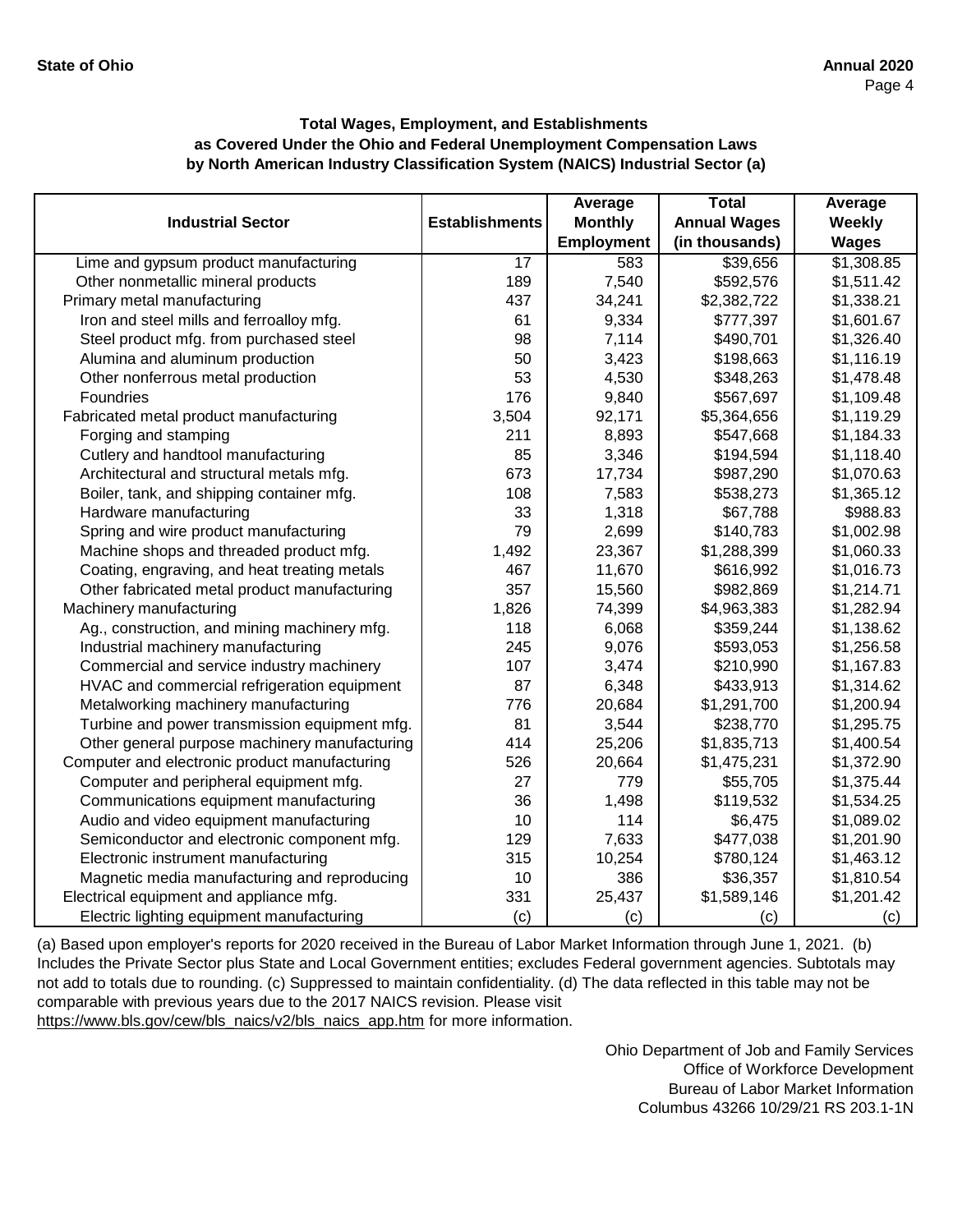|                                               |                       | Average           | <b>Total</b>        | Average      |
|-----------------------------------------------|-----------------------|-------------------|---------------------|--------------|
| <b>Industrial Sector</b>                      | <b>Establishments</b> | <b>Monthly</b>    | <b>Annual Wages</b> | Weekly       |
|                                               |                       | <b>Employment</b> | (in thousands)      | <b>Wages</b> |
| Household appliance manufacturing             | (c)                   | (c)               | (c)                 | (c)          |
| Electrical equipment manufacturing            | 152                   | 7,526             | \$550,724           | \$1,407.27   |
| Other electrical equipment and component mfg. | 119                   | 6,158             | \$399,647           | \$1,247.96   |
| Transportation equipment manufacturing        | 812                   | 113,054           | \$7,933,431         | \$1,349.50   |
| Motor vehicle manufacturing                   | 33                    | 20,700            | \$1,500,488         | \$1,394.00   |
| Motor vehicle body and trailer manufacturing  | 111                   | 8,162             | \$433,925           | \$1,022.38   |
| Motor vehicle parts manufacturing             | 467                   | 64,621            | \$3,949,008         | \$1,175.21   |
| Aerospace product and parts manufacturing     | 147                   | 17,935            | \$1,937,447         | \$2,077.38   |
| Railroad rolling stock manufacturing          | 9                     | 213               | \$9,990             | \$900.54     |
| Ship and boat building                        | 18                    | 255               | \$13,835            | \$1,041.98   |
| Other transportation equipment manufacturing  | 27                    | 1,168             | \$88,738            | \$1,461.67   |
| Furniture and related product manufacturing   | 723                   | 14,580            | \$721,595           | \$951.77     |
| Household and institutional furniture mfg.    | 526                   | 11,046            | \$537,229           | \$935.27     |
| Office furniture and fixtures manufacturing   | 173                   | 2,865             | \$150,834           | \$1,012.56   |
| Other furniture related product manufacturing | 24                    | 669               | \$33,531            | \$963.88     |
| Miscellaneous manufacturing                   | 904                   | 20,807            | \$1,134,011         | \$1,048.12   |
| Medical equipment and supplies manufacturing  | 322                   | 8,695             | \$514,047           | \$1,136.90   |
| Other miscellaneous manufacturing             | 582                   | 12,112            | \$619,964           | \$984.37     |
| <b>Wholesale Trade</b>                        | 23,930                | 225,649           | \$17,285,523        | \$1,473.15   |
| Merchant wholesalers, durable goods           | 12,935                | 135,456           | \$10,028,600        | \$1,423.77   |
| Motor vehicle and parts merchant wholesalers  | 969                   | 15,257            | \$883,661           | \$1,113.79   |
| Furniture and furnishing merchant wholesalers | 366                   | 3,903             | \$246,157           | \$1,212.88   |
| Lumber and const. supply merchant wholesalers | 849                   | 7,596             | \$478,023           | \$1,210.27   |
| Commercial equip. merchant wholesalers        | 2,698                 | 28,517            | \$2,790,720         | \$1,881.94   |
| Metal and mineral merchant wholesalers        | 801                   | 10,315            | \$724,084           | \$1,349.90   |
| Appliance and electric goods merchant whls.   | 1,342                 | 11,598            | \$917,073           | \$1,520.63   |
| Hardware and plumbing merchant wholesalers    | 1,042                 | 11,975            | \$808,451           | \$1,298.33   |
| Machinery and supply merchant wholesalers     | 3,628                 | 34,502            | \$2,528,890         | \$1,409.58   |
| Misc. durable goods merchant wholesalers      | 1,241                 | 11,793            | \$651,540           | \$1,062.46   |
| Merchant wholesalers, nondurable goods        | 6,067                 | 73,394            | \$5,677,254         | \$1,487.56   |
| Paper and paper product merchant wholesalers  | 543                   | 5,349             | \$414,024           | \$1,488.62   |
| Druggists' goods merchant wholesalers         | 793                   | 9,828             | \$1,209,960         | \$2,367.60   |
| Apparel and piece goods merchant wholesalers  | 291                   | 1,651             | \$113,266           | \$1,318.98   |
| Grocery and Related Product Wholesalers       | 1,426                 | 25,458            | \$1,640,567         | \$1,239.27   |
| Farm product raw material merch. whls.        | 242                   | 2,372             | \$118,056           | \$957.00     |

[\(a\) Based upon employer's reports for 2020 received in t](https://www.bls.gov/cew/bls_naics/v2/bls_naics_app.htm)he Bureau of Labor Market Information through June 1, 2021. (b) [Includes the Private Sector plus State and Local Governm](https://www.bls.gov/cew/bls_naics/v2/bls_naics_app.htm)ent entities; excludes Federal government agencies. Subtotals may [not add to totals due to rounding. \(c\) Suppressed to main](https://www.bls.gov/cew/bls_naics/v2/bls_naics_app.htm)tain confidentiality. (d) The data reflected in this table may not be [comparable with previous years due to the 2017 NAICS](https://www.bls.gov/cew/bls_naics/v2/bls_naics_app.htm) revision. Please visit [https://www.bls.gov/cew/bls\\_naics/v2/bls\\_naics\\_app.htm](https://www.bls.gov/cew/bls_naics/v2/bls_naics_app.htm) for more information.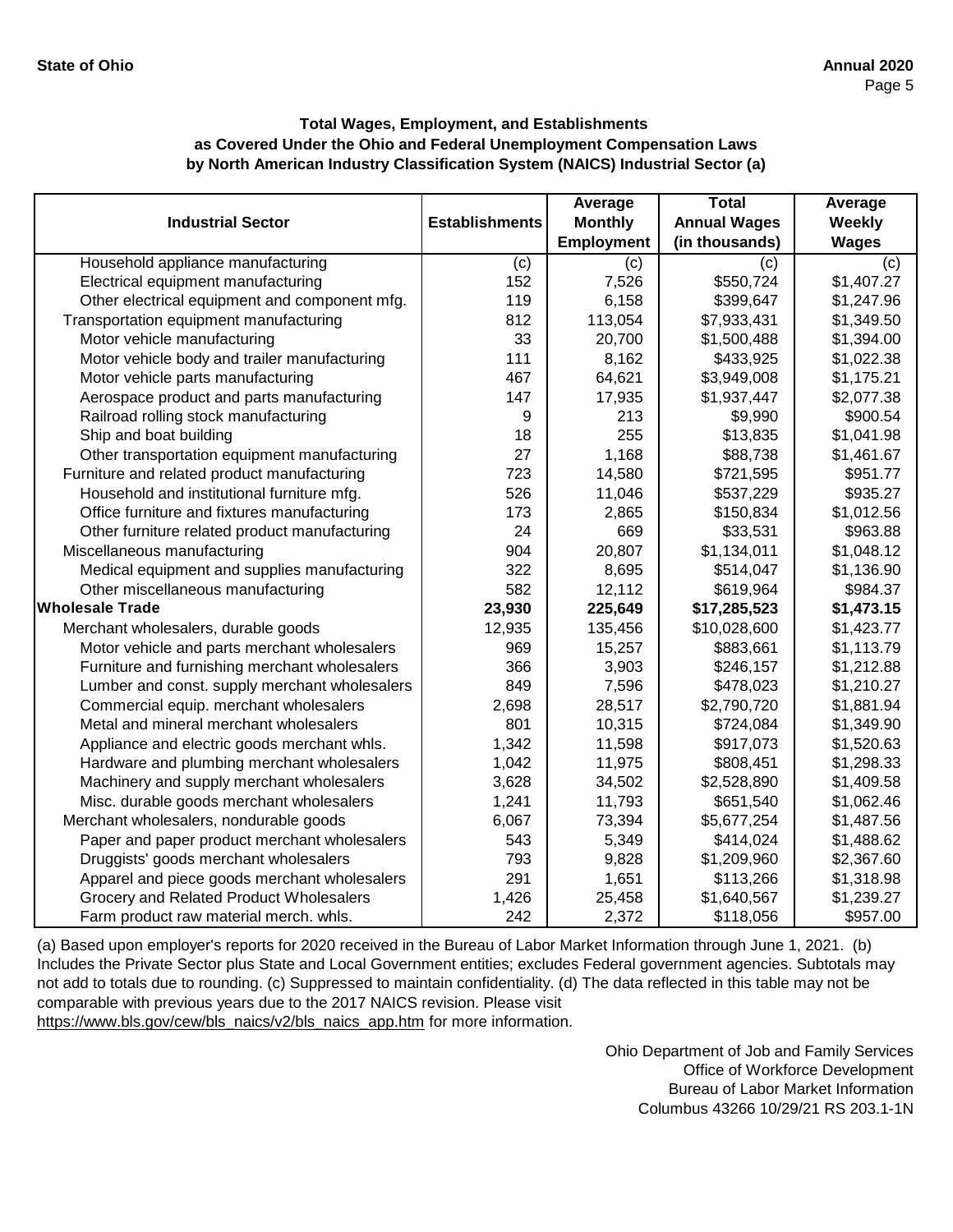|                                                 |                       | Average           | <b>Total</b>        | Average      |
|-------------------------------------------------|-----------------------|-------------------|---------------------|--------------|
| <b>Industrial Sector</b>                        | <b>Establishments</b> | <b>Monthly</b>    | <b>Annual Wages</b> | Weekly       |
|                                                 |                       | <b>Employment</b> | (in thousands)      | <b>Wages</b> |
| Chemical merchant wholesalers                   | 1,142                 | 10,367            | \$1,005,469         | \$1,865.10   |
| Petroleum merchant wholesalers                  | 343                   | 3,256             | \$236,281           | \$1,395.42   |
| Alcoholic beverage merchant wholesalers         | 267                   | 6,062             | \$368,737           | \$1,169.75   |
| Misc. nondurable goods merchant wholesalers     | 1,022                 | 9,050             | \$570,893           | \$1,213.13   |
| Electronic markets and agents and brokers       | 4,927                 | 16,800            | \$1,579,669         | \$1,808.29   |
| <b>Retail Trade</b>                             | 35,181                | 531,147           | \$17,162,933        | \$621.40     |
| Motor vehicle and parts dealers                 | 4,646                 | 73,973            | \$3,854,115         | \$1,001.96   |
| Automobile dealers                              | 1,798                 | 46,150            | \$2,804,451         | \$1,168.62   |
| Other motor vehicle dealers                     | 396                   | 4,498             | \$226,236           | \$967.33     |
| Auto parts, accessories, and tire stores        | 2,453                 | 23,325            | \$823,428           | \$678.90     |
| Furniture and home furnishings stores           | 1,428                 | 11,541            | \$462,311           | \$770.35     |
| Furniture stores                                | 728                   | 6,293             | \$275,650           | \$842.40     |
| Home furnishings stores                         | 700                   | 5,248             | \$186,661           | \$683.94     |
| Electronics and appliance stores                | 1,539                 | 14,475            | \$665,215           | \$883.77     |
| Building material and garden supply stores      | 2,641                 | 54,512            | \$1,950,611         | \$688.13     |
| Building material and supplies dealers          | 1,914                 | 47,275            | \$1,709,796         | \$695.52     |
| Lawn and garden equipment and supplies stores   | 727                   | 7,237             | \$240,815           | \$639.88     |
| Food and beverage stores                        | 4,816                 | 101,292           | \$2,568,258         | \$487.60     |
| Grocery stores                                  | 3,269                 | 90,857            | \$2,329,575         | \$493.08     |
| Specialty food stores                           | 720                   | 6,400             | \$162,068           | \$486.96     |
| Beer, wine, and liquor stores                   | 827                   | 4,034             | \$76,615            | \$365.23     |
| Health and personal care stores                 | 3,544                 | 33,936            | \$1,253,651         | \$710.42     |
| Gasoline stations                               | 3,758                 | 35,425            | \$836,793           | \$454.25     |
| Clothing and clothing accessories stores        | 3,354                 | 27,692            | \$598,125           | \$415.37     |
| Clothing stores                                 | 2,233                 | 19,445            | \$359,615           | \$355.65     |
| Shoe stores                                     | 521                   | 5,262             | \$118,027           | \$431.33     |
| Jewelry, luggage, and leather goods stores      | 600                   | 2,985             | \$120,483           | \$776.23     |
| Sports, hobby, music instrument, book stores    | 1,596                 | 15,722            | \$348,823           | \$426.69     |
| Sporting goods and musical instrument stores    | 1,394                 | 14,420            | \$324,434           | \$432.67     |
| Book stores and news dealers                    | 203                   | 1,302             | \$24,389            | \$360.33     |
| General merchandise stores                      | 2,683                 | 107,888           | \$2,692,133         | \$479.87     |
| Department stores                               | 389                   | 28,064            | \$601,946           | \$412.48     |
| General merchandise stores, including warehouse |                       |                   |                     |              |
| clubs and supercenters                          | 2,295                 | 79,824            | \$2,090,188         | \$503.56     |
| Miscellaneous store retailers                   | 3,666                 | 26,785            | \$663,393           | \$476.29     |
| <b>Florists</b>                                 | 492                   | 2,399             | \$43,776            | \$350.94     |

[\(a\) Based upon employer's reports for 2020 received in t](https://www.bls.gov/cew/bls_naics/v2/bls_naics_app.htm)he Bureau of Labor Market Information through June 1, 2021. (b) [Includes the Private Sector plus State and Local Governm](https://www.bls.gov/cew/bls_naics/v2/bls_naics_app.htm)ent entities; excludes Federal government agencies. Subtotals may [not add to totals due to rounding. \(c\) Suppressed to main](https://www.bls.gov/cew/bls_naics/v2/bls_naics_app.htm)tain confidentiality. (d) The data reflected in this table may not be [comparable with previous years due to the 2017 NAICS](https://www.bls.gov/cew/bls_naics/v2/bls_naics_app.htm) revision. Please visit [https://www.bls.gov/cew/bls\\_naics/v2/bls\\_naics\\_app.htm](https://www.bls.gov/cew/bls_naics/v2/bls_naics_app.htm) for more information.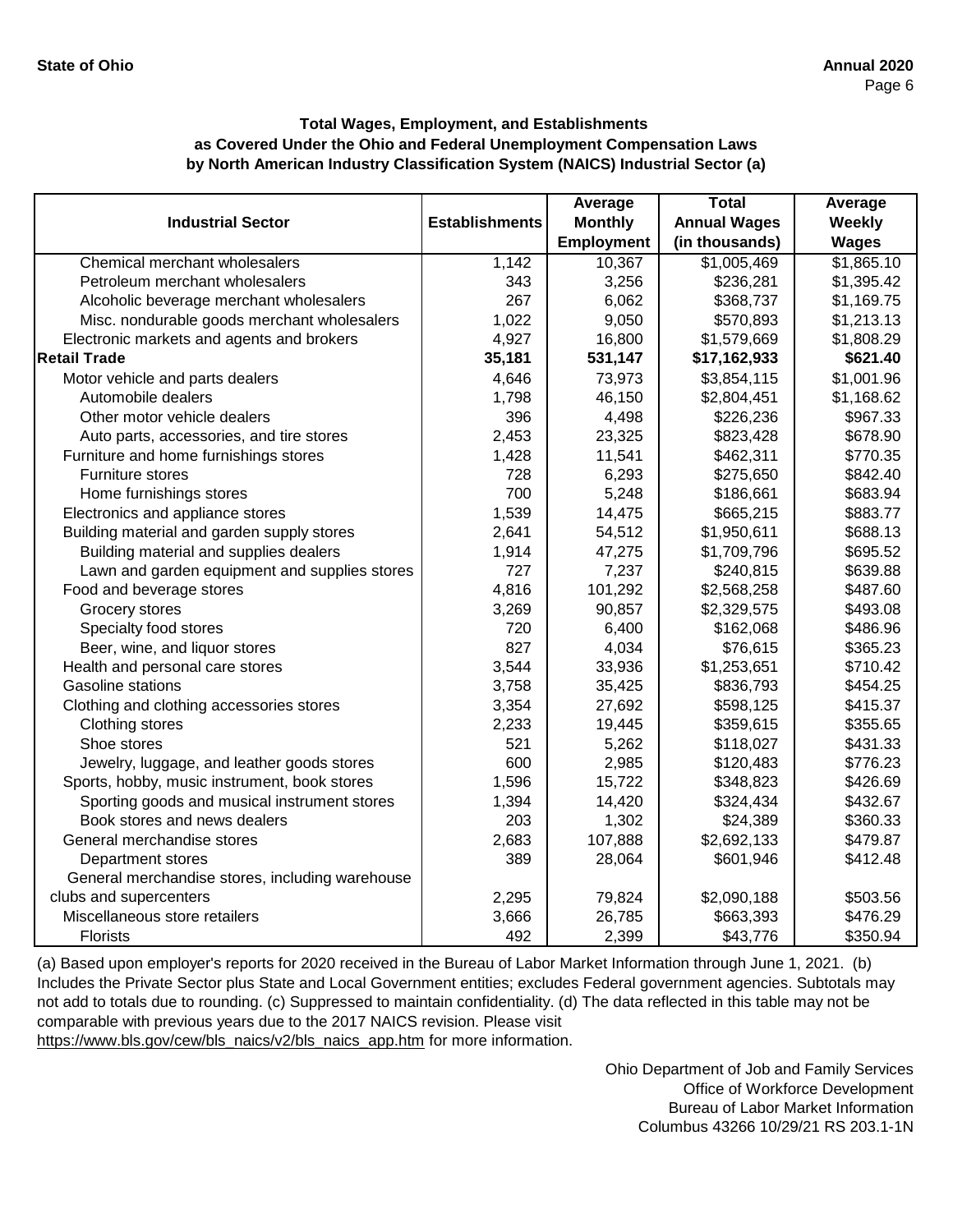|                                              |                       | Average           | <b>Total</b>        | Average      |
|----------------------------------------------|-----------------------|-------------------|---------------------|--------------|
| <b>Industrial Sector</b>                     | <b>Establishments</b> | <b>Monthly</b>    | <b>Annual Wages</b> | Weekly       |
|                                              |                       | <b>Employment</b> | (in thousands)      | <b>Wages</b> |
| Office supplies, stationery, and gift stores | 800                   | 6,251             | \$151,449           | \$465.92     |
| Used merchandise stores                      | 676                   | 6,858             | \$130,099           | \$364.81     |
| Other miscellaneous store retailers          | 1,698                 | 11,277            | \$338,068           | \$576.52     |
| Nonstore retailers                           | 1,511                 | 27,908            | \$1,269,506         | \$874.79     |
| Electronic shopping and mail-order houses    | 984                   | 20,651            | \$965,646           | \$899.21     |
| Vending machine operators                    | 150                   | 4,009             | \$135,254           | \$648.85     |
| Direct selling establishments                | 377                   | 3,248             | \$168,605           | \$998.38     |
| <b>Transportation and Warehousing</b>        | 9,236                 | 223,093           | \$11,600,237        | \$999.94     |
| Air transportation                           | 157                   | 9,810             | \$1,107,888         | \$2,171.81   |
| Scheduled air transportation                 | 46                    | 3,730             | \$242,642           | \$1,250.88   |
| Nonscheduled air transportation              | 111                   | 6,080             | \$865,245           | \$2,736.85   |
| Rail transportation                          | (c)                   | (c)               | (c)                 | (c)          |
| Water transportation                         | 44                    | 731               | \$58,784            | \$1,545.92   |
| Sea, coastal, and Great Lakes transportation | 27                    | 421               | \$35,219            | \$1,609.42   |
| Inland water transportation                  | 18                    | 310               | \$23,564            | \$1,459.85   |
| Truck transportation                         | 5,578                 | 70,073            | \$3,910,173         | \$1,073.12   |
| General freight trucking                     | 3,741                 | 51,743            | \$2,926,770         | \$1,087.77   |
| Specialized freight trucking                 | 1,837                 | 18,330            | \$983,403           | \$1,031.75   |
| Transit and ground passenger transportation  | 473                   | 7,866             | \$203,125           | \$496.62     |
| Urban transit systems                        | (c)                   | (c)               | (c)                 | (c)          |
| Interurban and rural bus transportation      | (c)                   | (c)               | (c)                 | (c)          |
| Taxi and limousine service                   | 127                   | 927               | \$23,716            | \$491.96     |
| School and employee bus transportation       | 67                    | 3,369             | \$82,235            | \$469.38     |
| Charter bus industry                         | 32                    | 415               | \$13,852            | \$642.65     |
| Other ground passenger transportation        | 236                   | 2,962             | \$76,754            | \$498.27     |
| Pipeline transportation                      | 124                   | 2,384             | \$323,299           | \$2,607.92   |
| Pipeline transportation of crude oil         | (c)                   | (c)               | (c)                 | (c)          |
| Pipeline transportation of natural gas       | 46                    | 558               | \$58,110            | \$2,003.58   |
| Other pipeline transportation                | (c)                   | (c)               | (c)                 | (c)          |
| Scenic and sightseeing transportation        | 25                    | 130               | \$3,695             | \$548.38     |
| Scenic and sightseeing transportation, land  | 13                    | 70                | \$2,173             | \$599.21     |
| Scenic and sightseeing transportation, water | (c)                   | (c)               | (c)                 | (c)          |
| Scenic and sightseeing transportation, other | (c)                   | (c)               | (c)                 | (c)          |
| Support activities for transportation        | 1,365                 | 20,673            | \$1,147,308         | \$1,067.29   |
| Support activities for air transportation    | 213                   | 5,174             | \$294,472           | \$1,094.58   |

[\(a\) Based upon employer's reports for 2020 received in t](https://www.bls.gov/cew/bls_naics/v2/bls_naics_app.htm)he Bureau of Labor Market Information through June 1, 2021. (b) [Includes the Private Sector plus State and Local Governm](https://www.bls.gov/cew/bls_naics/v2/bls_naics_app.htm)ent entities; excludes Federal government agencies. Subtotals may [not add to totals due to rounding. \(c\) Suppressed to main](https://www.bls.gov/cew/bls_naics/v2/bls_naics_app.htm)tain confidentiality. (d) The data reflected in this table may not be [comparable with previous years due to the 2017 NAICS](https://www.bls.gov/cew/bls_naics/v2/bls_naics_app.htm) revision. Please visit [https://www.bls.gov/cew/bls\\_naics/v2/bls\\_naics\\_app.htm](https://www.bls.gov/cew/bls_naics/v2/bls_naics_app.htm) for more information.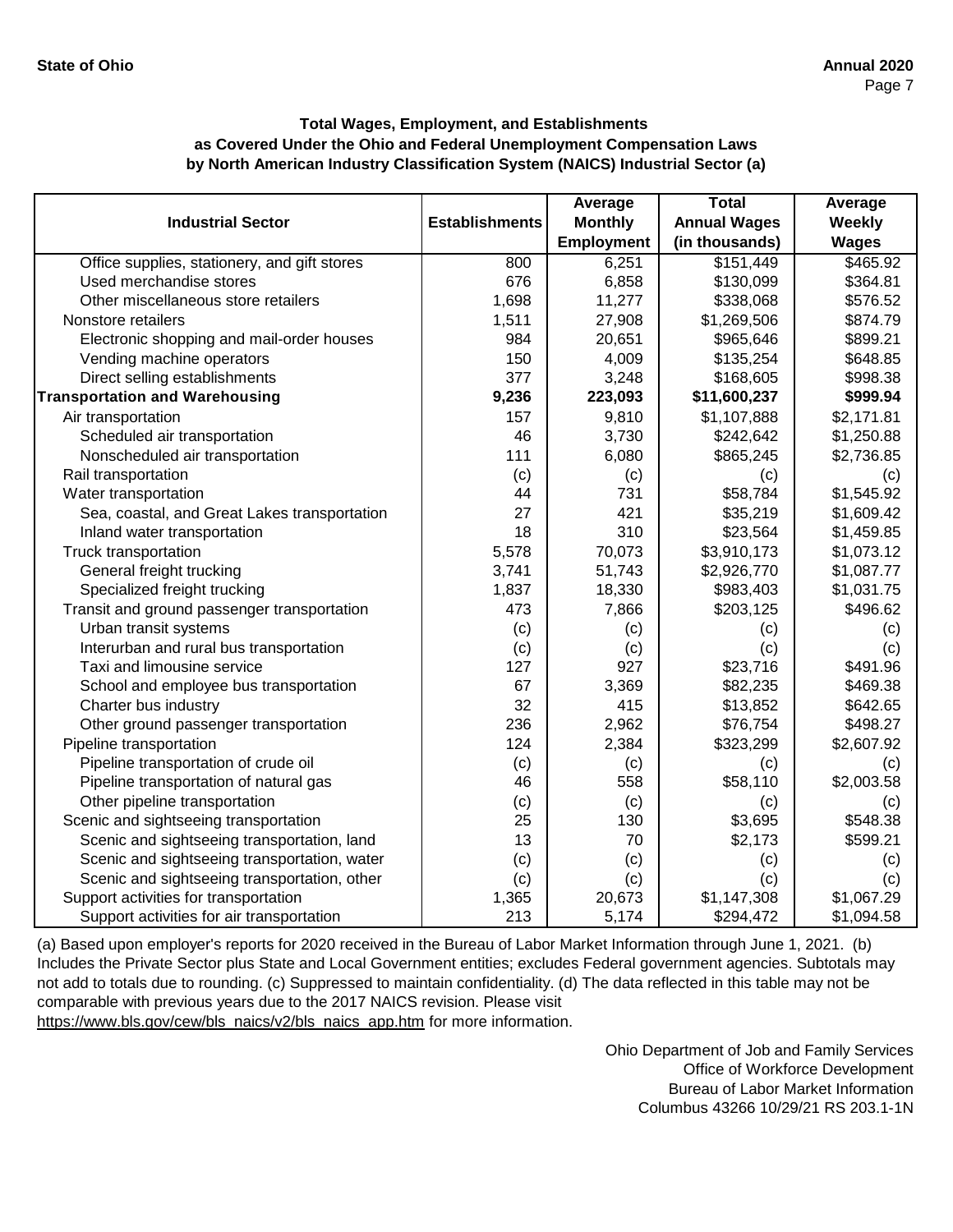|                                                |                       | Average           | <b>Total</b>        | Average      |
|------------------------------------------------|-----------------------|-------------------|---------------------|--------------|
| <b>Industrial Sector</b>                       | <b>Establishments</b> | <b>Monthly</b>    | <b>Annual Wages</b> | Weekly       |
|                                                |                       | <b>Employment</b> | (in thousands)      | <b>Wages</b> |
| Support activities for rail transportation     | $\overline{82}$       | 1,405             | \$74,947            | \$1,025.83   |
| Support activities for water transportation    | 42                    | 824               | \$49,642            | \$1,158.10   |
| Support activities for road transportation     | 406                   | 3,797             | \$166,090           | \$841.29     |
| Freight transportation arrangement             | 519                   | 7,755             | \$489,577           | \$1,213.98   |
| Other support activities for transportation    | 103                   | 1,718             | \$72,580            | \$812.60     |
| Postal service                                 | (c)                   | (c)               | (c)                 | (c)          |
| Couriers and messengers                        | 646                   | 34,085            | \$1,456,632         | \$821.85     |
| Couriers and express delivery services         | 407                   | 29,365            | \$1,277,184         | \$836.42     |
| Local messengers and local delivery            | 239                   | 4,720             | \$179,448           | \$731.13     |
| Warehousing and storage                        | 812                   | 77,313            | \$3,386,840         | \$842.44     |
| Information                                    | 5,303                 | 63,865            | \$5,112,570         | \$1,539.46   |
| Publishing industries, except Internet         | 1,919                 | 18,997            | \$1,611,056         | \$1,630.87   |
| Newspaper, book, and directory publishers      | 583                   | 10,768            | \$747,843           | \$1,335.62   |
| Software publishers                            | 1,336                 | 8,229             | \$863,213           | \$2,017.19   |
| Motion picture and sound recording industries  | 531                   | 3,221             | \$95,039            | \$567.48     |
| Motion picture and video industries            | 485                   | 3,090             | \$87,746            | \$546.12     |
| Sound recording industries                     | 47                    | 131               | \$7,293             | \$1,072.62   |
| Broadcasting, except Internet                  | 253                   | 5,498             | \$357,532           | \$1,250.63   |
| Radio and television broadcasting              | 237                   | 5,423             | \$353,372           | \$1,253.23   |
| Cable and other subscription programming       | 17                    | 75                | \$4,160             | \$1,064.25   |
| Telecommunications                             | 1,101                 | 21,173            | \$1,614,618         | \$1,466.52   |
| Wired and wireless telecommunications carriers | 860                   | 18,437            | \$1,367,665         | \$1,426.58   |
| Satellite telecommunications                   | 18                    | 27                | \$2,923             | \$2,069.08   |
| Other telecommunications                       | 224                   | 2,709             | \$244,029           | \$1,732.38   |
| Data processing, hosting and related services  | 905                   | 8,768             | \$813,319           | \$1,783.81   |
| Other information services                     | 594                   | 6,209             | \$621,007           | \$1,923.48   |
| <b>Finance and Insurance</b>                   | 17,384                | 225,679           | \$20,388,750        | \$1,737.38   |
| Monetary authorities - central bank            | (c)                   | (c)               | (c)                 | (c)          |
| Credit intermediation and related activities   | 6,301                 | 94,126            | \$7,577,280         | \$1,548.12   |
| Depository credit intermediation               | 4,363                 | 62,447            | \$4,518,418         | \$1,391.46   |
| Nondepository credit intermediation            | 1,262                 | 19,035            | \$1,764,598         | \$1,782.73   |
| Activities related to credit intermediation    | 676                   | 12,644            | \$1,294,265         | \$1,968.52   |
| Securities, commodity contracts, investments   | 3,842                 | 19,866            | \$3,143,000         | \$3,042.44   |
| Securities and commodity contracts brokerage   | 1,510                 | 9,218             | \$1,635,235         | \$3,411.42   |

[\(a\) Based upon employer's reports for 2020 received in t](https://www.bls.gov/cew/bls_naics/v2/bls_naics_app.htm)he Bureau of Labor Market Information through June 1, 2021. (b) [Includes the Private Sector plus State and Local Governm](https://www.bls.gov/cew/bls_naics/v2/bls_naics_app.htm)ent entities; excludes Federal government agencies. Subtotals may [not add to totals due to rounding. \(c\) Suppressed to main](https://www.bls.gov/cew/bls_naics/v2/bls_naics_app.htm)tain confidentiality. (d) The data reflected in this table may not be [comparable with previous years due to the 2017 NAICS](https://www.bls.gov/cew/bls_naics/v2/bls_naics_app.htm) revision. Please visit [https://www.bls.gov/cew/bls\\_naics/v2/bls\\_naics\\_app.htm](https://www.bls.gov/cew/bls_naics/v2/bls_naics_app.htm) for more information.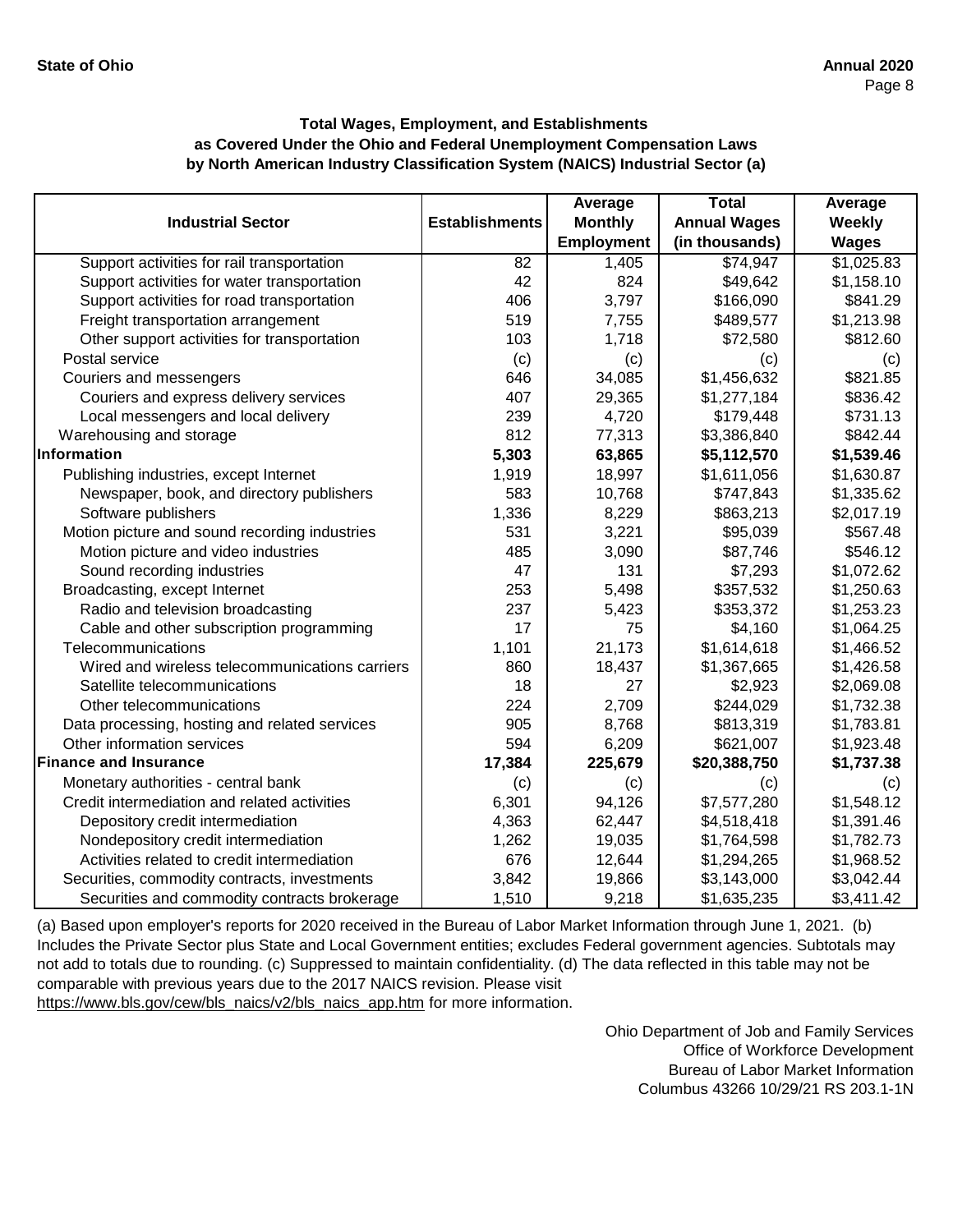|                                                |                       | Average           | <b>Total</b>        | Average      |
|------------------------------------------------|-----------------------|-------------------|---------------------|--------------|
| <b>Industrial Sector</b>                       | <b>Establishments</b> | <b>Monthly</b>    | <b>Annual Wages</b> | Weekly       |
|                                                |                       | <b>Employment</b> | (in thousands)      | <b>Wages</b> |
| Securities and commodity exchanges             | $\overline{17}$       | 24                | \$1,911             | \$1,563.83   |
| Other financial investment activities          | 2,315                 | 10,625            | \$1,505,854         | \$2,725.60   |
| Insurance carriers and related activities      | 7,022                 | 110,409           | \$9,506,478         | \$1,655.81   |
| Insurance carriers                             | 1,086                 | 66,614            | \$6,395,996         | \$1,846.46   |
| Insurance agencies and brokerages              | 5,936                 | 43,795            | \$3,110,482         | \$1,365.83   |
| Funds, trusts, and other financial vehicles    | (c)                   | (c)               | (c)                 | (c)          |
| Insurance and employee benefit funds           | (c)                   | (c)               | (c)                 | (c)          |
| Other investment pools and funds               | 151                   | 118               | \$25,072            | \$4,088.94   |
| <b>Real Estate and Rental and Leasing</b>      | 11,923                | 62,312            | \$3,323,290         | \$1,025.63   |
| Real estate                                    | 9,788                 | 45,539            | \$2,436,819         | \$1,029.04   |
| Lessors of real estate                         | 3,501                 | 17,653            | \$822,112           | \$895.62     |
| Offices of real estate agents and brokers      | 2,870                 | 7,145             | \$425,338           | \$1,144.77   |
| Activities related to real estate              | 3,417                 | 20,742            | \$1,189,369         | \$1,102.73   |
| Rental and leasing services                    | 1,982                 | 16,135            | \$838,172           | \$999.00     |
| Automotive equipment rental and leasing        | 690                   | 6,627             | \$349,424           | \$1,013.92   |
| Consumer goods rental                          | 706                   | 4,339             | \$172,246           | \$763.37     |
| General rental centers                         | 97                    | 912               | \$40,932            | \$863.27     |
| Machinery and equipment rental and leasing     | 489                   | 4,256             | \$275,570           | \$1,245.10   |
| Lessors of nonfinancial intangible assets      | 153                   | 638               | \$48,299            | \$1,456.79   |
| <b>Professional and Technical Services</b>     | 35,255                | 262,044           | \$21,569,474        | \$1,582.94   |
| Professional and technical services            | 35,255                | 262,044           | \$21,569,474        | \$1,582.94   |
| Legal services                                 | 5,140                 | 30,501            | \$2,427,853         | \$1,530.77   |
| Accounting and bookkeeping services            | 4,565                 | 30,514            | \$2,137,325         | \$1,346.98   |
| Architectural and engineering services         | 3,935                 | 41,540            | \$3,426,523         | \$1,586.29   |
| Specialized design services                    | 964                   | 6,669             | \$538,532           | \$1,552.83   |
| Computer systems design and related services   | 9,434                 | 64,159            | \$6,221,416         | \$1,864.77   |
| Management and technical consulting services   | 6,404                 | 34,225            | \$3,033,680         | \$1,704.62   |
| Scientific research and development services   | 888                   | 18,921            | \$1,885,903         | \$1,916.75   |
| Advertising, PR, and related services          | 1,723                 | 11,480            | \$682,176           | \$1,142.71   |
| Other professional and technical services      | 2,203                 | 24,033            | \$1,216,067         | \$973.06     |
| <b>Management of Companies and Enterprises</b> | 2,327                 | 138,176           | \$16,796,926        | \$2,337.73   |
| Management of companies and enterprises        | 2,327                 | 138,176           | \$16,796,926        | \$2,337.73   |
| <b>Administrative and Waste Services</b>       | 18,405                | 297,024           | \$11,779,026        | \$762.63     |
| Administrative and support services            | 17,267                | 279,518           | \$10,715,221        | \$737.21     |
| Office administrative services                 | 1,678                 | 19,638            | \$1,503,229         | \$1,472.10   |

[\(a\) Based upon employer's reports for 2020 received in t](https://www.bls.gov/cew/bls_naics/v2/bls_naics_app.htm)he Bureau of Labor Market Information through June 1, 2021. (b) [Includes the Private Sector plus State and Local Governm](https://www.bls.gov/cew/bls_naics/v2/bls_naics_app.htm)ent entities; excludes Federal government agencies. Subtotals may [not add to totals due to rounding. \(c\) Suppressed to main](https://www.bls.gov/cew/bls_naics/v2/bls_naics_app.htm)tain confidentiality. (d) The data reflected in this table may not be [comparable with previous years due to the 2017 NAICS](https://www.bls.gov/cew/bls_naics/v2/bls_naics_app.htm) revision. Please visit [https://www.bls.gov/cew/bls\\_naics/v2/bls\\_naics\\_app.htm](https://www.bls.gov/cew/bls_naics/v2/bls_naics_app.htm) for more information.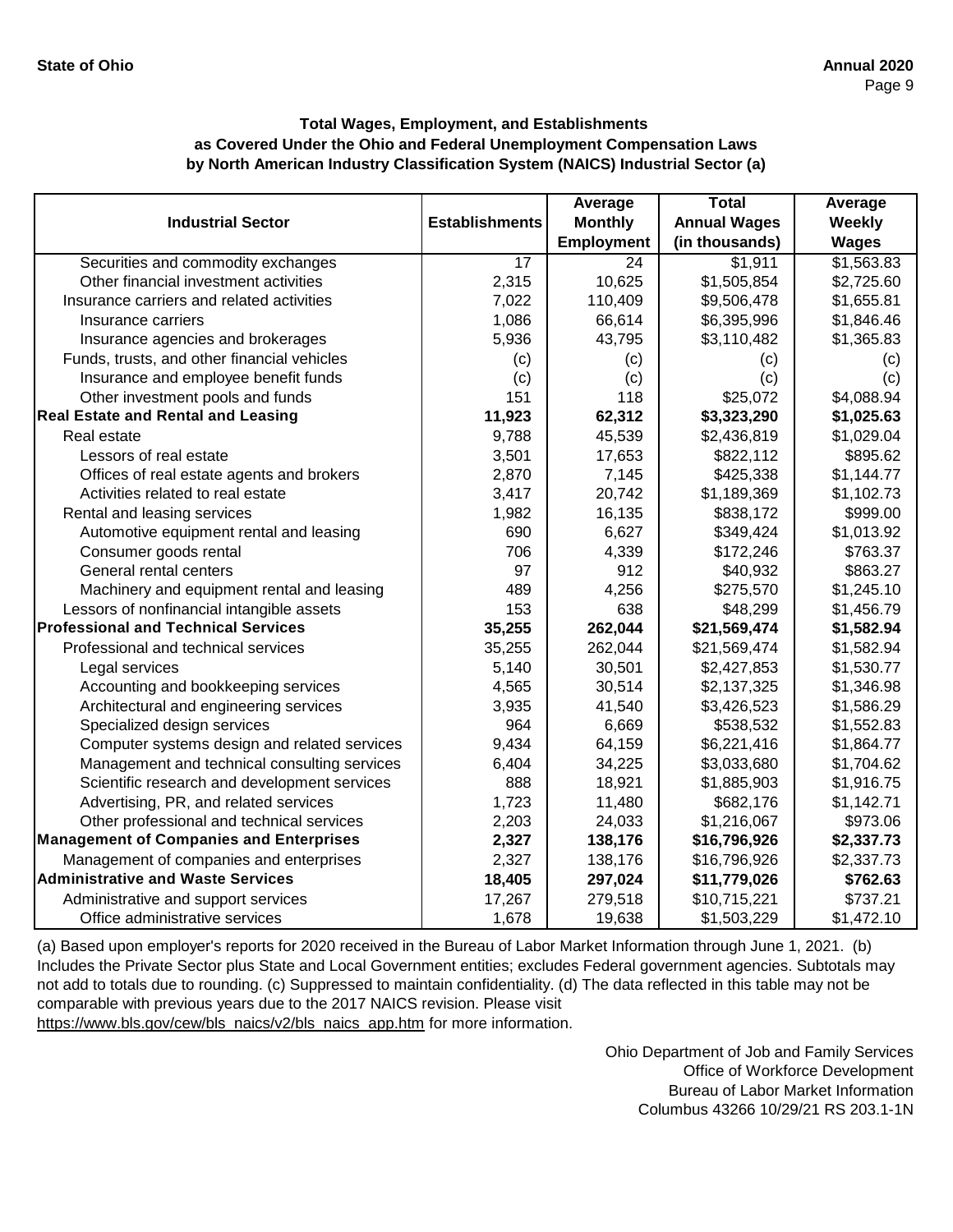|                                             |                       | Average           | <b>Total</b>        | Average      |
|---------------------------------------------|-----------------------|-------------------|---------------------|--------------|
| <b>Industrial Sector</b>                    | <b>Establishments</b> | <b>Monthly</b>    | <b>Annual Wages</b> | Weekly       |
|                                             |                       | <b>Employment</b> | (in thousands)      | <b>Wages</b> |
| Facilities support services                 | 179                   | 4,353             | \$203,520           | \$899.17     |
| <b>Employment services</b>                  | 3,878                 | 115,691           | \$3,862,552         | \$642.06     |
| <b>Business support services</b>            | 1,253                 | 33,626            | \$1,519,806         | \$869.19     |
| Travel arrangement and reservation services | 513                   | 2,595             | \$132,964           | \$985.38     |
| Investigation and security services         | 1,199                 | 22,900            | \$778,618           | \$653.87     |
| Services to buildings and dwellings         | 7,801                 | 70,529            | \$2,223,019         | \$606.13     |
| Other support services                      | 766                   | 10,187            | \$491,513           | \$927.83     |
| Waste management and remediation services   | 1,138                 | 17,506            | \$1,063,805         | \$1,168.63   |
| Waste collection                            | 413                   | 6,087             | \$311,185           | \$983.21     |
| Waste treatment and disposal                | 223                   | 4,817             | \$322,674           | \$1,288.10   |
| Remediation and other waste services        | 502                   | 6,602             | \$429,945           | \$1,252.38   |
| <b>Educational Services</b>                 | 3,424                 | 83,389            | \$3,504,831         | \$808.27     |
| <b>Educational services</b>                 | 3,424                 | 83,389            | \$3,504,831         | \$808.27     |
| Elementary and secondary schools            | 554                   | 31,118            | \$1,050,594         | \$649.27     |
| Junior colleges                             | 52                    | 1,178             | \$48,929            | \$798.63     |
| Colleges and universities                   | 243                   | 33,175            | \$1,808,539         | \$1,048.37   |
| Business, computer and management training  | 371                   | 1,223             | \$79,052            | \$1,243.29   |
| Technical and trade schools                 | 331                   | 2,879             | \$135,321           | \$903.83     |
| Other schools and instruction               | 1,387                 | 9,839             | \$179,402           | \$350.65     |
| <b>Educational support services</b>         | 486                   | 3,977             | \$202,995           | \$981.56     |
| <b>Health Care and Social Assistance</b>    | 32,506                | 784,802           | \$41,090,402        | \$1,006.88   |
| Ambulatory health care services             | 21,162                | 266,812           | \$17,407,122        | \$1,254.63   |
| Offices of physicians                       | 6,904                 | 94,464            | \$9,857,022         | \$2,006.67   |
| Offices of dentists                         | 3,913                 | 29,290            | \$1,560,466         | \$1,024.56   |
| Offices of other health practitioners       | 5,237                 | 32,965            | \$1,439,517         | \$839.77     |
| Outpatient care centers                     | 1,662                 | 32,590            | \$1,721,480         | \$1,015.83   |
| Medical and diagnostic laboratories         | 829                   | 6,638             | \$399,980           | \$1,158.77   |
| Home health care services                   | 2,114                 | 60,669            | \$1,972,025         | \$625.08     |
| Other ambulatory health care services       | 504                   | 10,196            | \$456,632           | \$861.23     |
| Hospitals                                   | 406                   | 251,870           | \$15,391,835        | \$1,175.19   |
| General medical and surgical hospitals      | 315                   | 242,926           | \$14,955,038        | \$1,183.88   |
| Psychiatric and substance abuse hospitals   | 40                    | 3,637             | \$159,324           | \$842.35     |
| Other hospitals                             | 51                    | 5,307             | \$277,473           | \$1,005.44   |
| Nursing and residential care facilities     | 3,952                 | 157,515           | \$5,209,348         | \$636.00     |
| Nursing care facilities, skilled nursing    | 1,099                 | 86,308            | \$2,986,700         | \$665.48     |

[\(a\) Based upon employer's reports for 2020 received in the](https://www.bls.gov/cew/bls_naics/v2/bls_naics_app.htm) Bureau of Labor Market Information through June 1, 2021. (b) [Includes the Private Sector plus State and Local Governm](https://www.bls.gov/cew/bls_naics/v2/bls_naics_app.htm)ent entities; excludes Federal government agencies. Subtotals may [not add to totals due to rounding. \(c\) Suppressed to mainta](https://www.bls.gov/cew/bls_naics/v2/bls_naics_app.htm)in confidentiality. (d) The data reflected in this table may not be [comparable with previous years due to the 2017 NAICS re](https://www.bls.gov/cew/bls_naics/v2/bls_naics_app.htm)vision. Please visit [https://www.bls.gov/cew/bls\\_naics/v2/bls\\_naics\\_app.htm f](https://www.bls.gov/cew/bls_naics/v2/bls_naics_app.htm)or more information.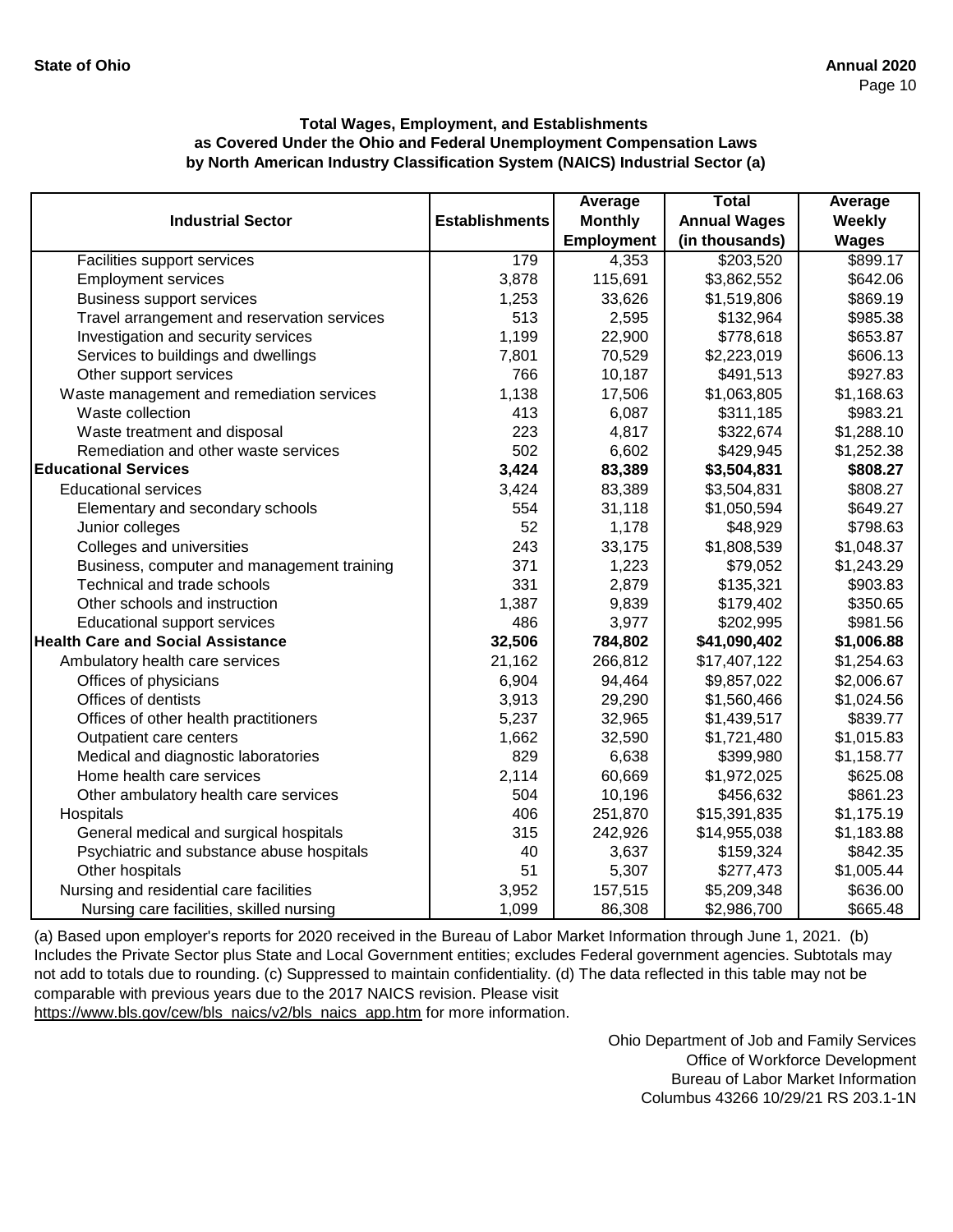|                                              |                       | Average           | <b>Total</b>        | Average       |
|----------------------------------------------|-----------------------|-------------------|---------------------|---------------|
| <b>Industrial Sector</b>                     | <b>Establishments</b> | <b>Monthly</b>    | <b>Annual Wages</b> | <b>Weekly</b> |
|                                              |                       | <b>Employment</b> | (in thousands)      | <b>Wages</b>  |
| Residential mental health facilities         | 1,929                 | 31,028            | \$997,379           | \$618.15      |
| Continuing care, assisted living facilities  | 721                   | 36,130            | \$1,085,426         | \$577.75      |
| Other residential care facilities            | 203                   | 4,049             | \$139,842           | \$664.17      |
| Social assistance                            | 6,986                 | 108,604           | \$3,082,097         | \$545.75      |
| Individual and family services               | 3,569                 | 62,563            | \$1,871,584         | \$575.29      |
| Emergency and other relief services          | 415                   | 6,695             | \$259,736           | \$746.02      |
| Vocational rehabilitation services           | 326                   | 10,315            | \$267,294           | \$498.35      |
| Child day care services                      | 2,677                 | 29,031            | \$683,484           | \$452.75      |
| <b>Arts, Entertainment, and Recreation</b>   | 4,123                 | 61,823            | \$2,498,578         | \$777.21      |
| Performing arts and spectator sports         | 1,030                 | 8,999             | \$1,251,192         | \$2,673.83    |
| Performing arts companies                    | 183                   | 2,033             | \$96,665            | \$914.38      |
| Spectator sports                             | 145                   | 2,800             | \$865,272           | \$5,943.15    |
| Promoters of performing arts and sports      | 307                   | 3,272             | \$251,755           | \$1,479.65    |
| Agents and managers for public figures       | 60                    | 114               | \$8,515             | \$1,434.23    |
| Independent artists, writers, and performers | 335                   | 780               | \$28,986            | \$714.79      |
| Museums, historical sites, zoos, and parks   | 210                   | 6,172             | \$222,552           | \$693.38      |
| Amusements, gambling, and recreation         | 2,884                 | 46,652            | \$1,024,834         | \$422.46      |
| Amusement parks and arcades                  | 127                   | 3,908             | \$88,977            | \$437.85      |
| Gambling industries                          | 55                    | 5,410             | \$203,113           | \$722.04      |
| Other amusement and recreation industries    | 2,702                 | 37,334            | \$732,744           | \$377.44      |
| Accommodation and Food Services              | 25,074                | 404,246           | \$7,301,671         | \$347.35      |
| Accommodation                                | 1,884                 | 26,700            | \$633,331           | \$456.15      |
| Traveler accommodation                       | 1,630                 | 24,994            | \$591,664           | \$455.23      |
| RV parks and recreational camps              | 214                   | 1,412             | \$32,938            | \$448.69      |
| Rooming and boarding houses                  | 41                    | 294               | \$8,730             | \$571.02      |
| Food services and drinking places            | 23,189                | 377,546           | \$6,668,340         | \$339.65      |
| Special food services                        | 1,442                 | 12,744            | \$335,456           | \$506.21      |
| Drinking places (alcoholic beverages)        | 2,061                 | 10,867            | \$175,007           | \$309.71      |
| Restaurants and other eating places          | 19,686                | 353,936           | \$6,157,877         | \$334.58      |
| Other Services, Except Public Administration | 24,434                | 139,186           | \$5,351,243         | \$739.36      |
| Repair and maintenance                       | 7,784                 | 47,246            | \$2,372,758         | \$965.79      |
| Automotive repair and maintenance            | 5,670                 | 32,010            | \$1,385,154         | \$832.17      |
| Electronic equipment repair and maintenance  | 474                   | 3,784             | \$245,273           | \$1,246.42    |
| Commercial machinery repair and maintenance  | 1,112                 | 9,272             | \$660,575           | \$1,370.06    |

[\(a\) Based upon employer's reports for 2020 received in t](https://www.bls.gov/cew/bls_naics/v2/bls_naics_app.htm)he Bureau of Labor Market Information through June 1, 2021. (b) [Includes the Private Sector plus State and Local Governm](https://www.bls.gov/cew/bls_naics/v2/bls_naics_app.htm)ent entities; excludes Federal government agencies. Subtotals may [not add to totals due to rounding. \(c\) Suppressed to main](https://www.bls.gov/cew/bls_naics/v2/bls_naics_app.htm)tain confidentiality. (d) The data reflected in this table may not be [comparable with previous years due to the 2017 NAICS](https://www.bls.gov/cew/bls_naics/v2/bls_naics_app.htm) revision. Please visit [https://www.bls.gov/cew/bls\\_naics/v2/bls\\_naics\\_app.htm](https://www.bls.gov/cew/bls_naics/v2/bls_naics_app.htm) for more information.